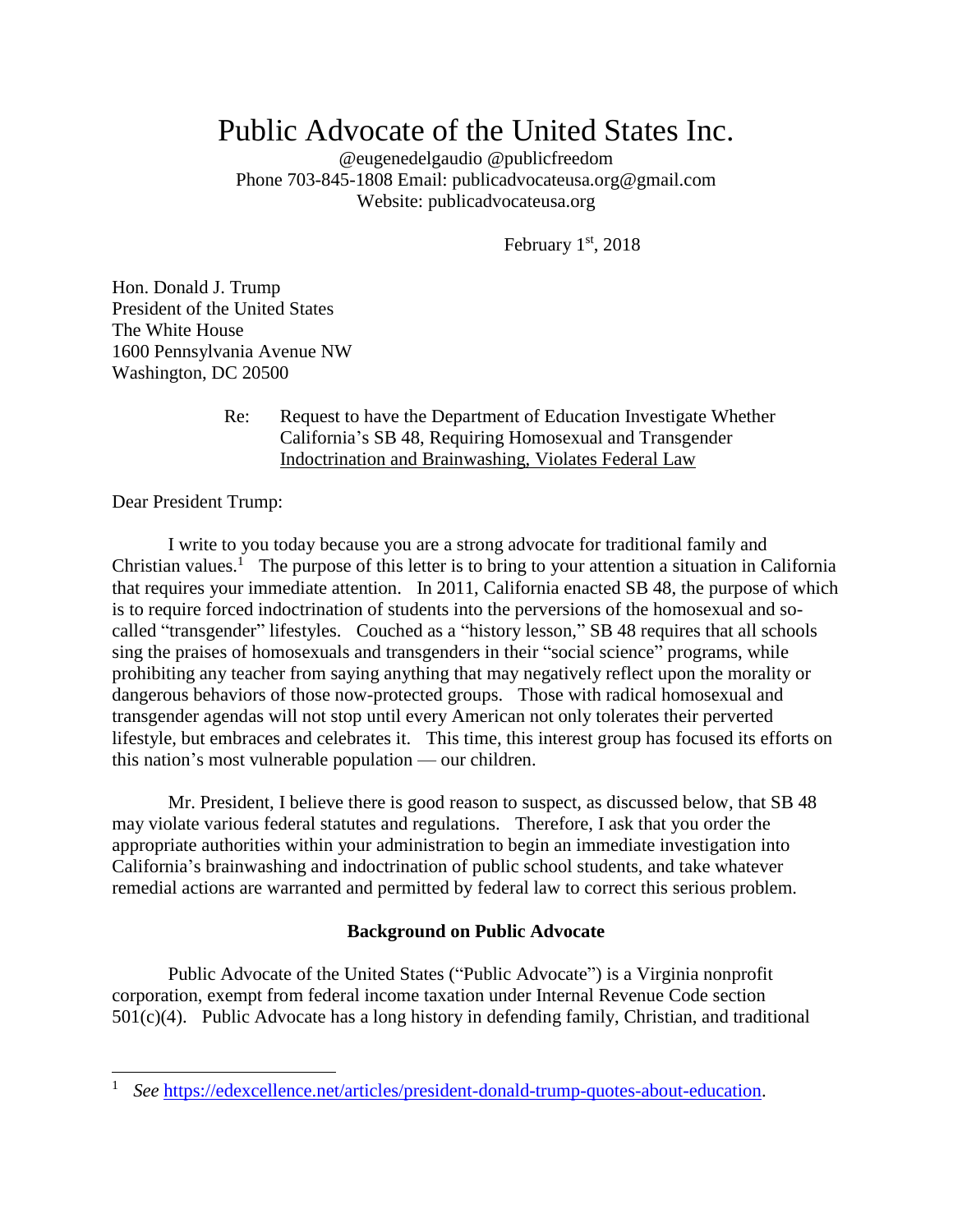values against efforts by radical homosexuals and transgenders to implement their "LGBTQ? Rights" agenda in this country.

First, Public Advocate is grateful that, in February 2017, your administration revoked<sup>2</sup> President Obama's lawless "Dear Colleague Letter" ("DCL"), which had ordered the nation's public schools to permit "transgender" school students to use the bathrooms of the opposite sex.<sup>3</sup>

The Obama Administration had falsely claimed that there was a "chorus" of voices calling for desegregation of the nation's bathrooms. Calling that bluff, in May of 2016, Public Advocate filed a Freedom of Information Act request with the Obama Department of Education and Department of Justice, challenging the claims made by the Obama Administration when it first issued the DCL. Indeed, when Public Advocate asked for copies of all communications from the alleged "chorus," the Obama fraud was exposed, as there was "not even an octet." Rather, as Public Advocate's FOIA request uncovered, the Obama Administration "based this grotesque social experiment on the views of only six troubled and confused Americans, along with 27 pre-written 'form letters.' Meanwhile, the Department of Education completely ignored the over 4,000 Americans who wrote it to oppose the idea."<sup>4</sup>

Second, Public Advocate has filed numerous *amicus curiae* briefs in courts across the country, combating the radical homosexual and transgender agendas. *See* [Doe v. Trump,](http://lawandfreedom.com/wordpress/wp-content/uploads/2018/01/Doe-v-Trump-Amicus-Brief-as-filed.pdf) D.C. Circuit, No. 17-5267 (Dec. 15, 2017) (motion to stay denied); [Kenosha v. Whitaker,](http://lawandfreedom.com/wordpress/wp-content/uploads/2017/09/Kenosha-amicus-brief.pdf) U.S. Supreme Court, No. 17-301 (Sep. 27, 2017) (petition pending); Masterpiece Cakeshop v. Colorado, [Supreme Court of Colorado,](http://www.lawandfreedom.com/site/constitutional/Brief%20in%20Support%20of%20Cert.%20--%20final.pdf) No. 2015SC738 (Oct. 23, 2015) and [U.S. Supreme Court,](http://www.publicadvocateusa.org/library/Masterpiece_SCOTUS_Amicus_Brief_Sept-7_2017.pdf) No. 16-111 (Sep. 7, 2017) (pending on the merits); [Zarda v. Altitude Express,](http://www.publicadvocateusa.org/library/Zarda_Amicus_Brief.pdf) Second Circuit, No. 15-3775 (July 26, 2017) (pending); [EEOC v. Harris,](http://lawandfreedom.com/wordpress/wp-content/uploads/2017/05/EEOC-v-Harris-amicus-brief.pdf) Sixth Circuit, No. 16-2424 (May 24, 2017) (pending); G.G. v. Gloucester County School Board, [Fourth Circuit \(Rehearing](http://lawandfreedom.com/wordpress/wp-content/uploads/2016/05/Gloucester-amicus-brief.pdf) *En Banc*), No. 15-2056 (May 10, 2016), [U.S. Supreme Court,](http://lawandfreedom.com/wordpress/wp-content/uploads/2017/01/Gloucester-Amicus-Brief-final.pdf) No. 16-273 (Jan 10, 2017), and [Fourth](http://lawandfreedom.com/wordpress/wp-content/uploads/2017/05/Gloucester-Supplemental-Amicus-Brief.pdf)  [Circuit,](http://lawandfreedom.com/wordpress/wp-content/uploads/2017/05/Gloucester-Supplemental-Amicus-Brief.pdf) No. 15-2056 (May 15, 2017) (appeal dismissed); [Stormans v. Wiesman,](http://www.publicadvocateusa.org/library/Stormans_Public_Advocate_amicus_brief.pdf) U.S. Supreme Court, No. 15-862 (Feb. 5, 2016) (petition denied); and [Obergefell v. Hodges,](http://www.lawandfreedom.com/site/constitutional/DeBoer%20Public%20Advocate%20amicus%20brief2.pdf) U.S. Supreme Court, No. 14-556 (Apr. 3, 2015) (Sixth Circuit judgment reversed).

 $\overline{a}$ 

<sup>&</sup>lt;sup>2</sup> See S. Somashekhar, E. Brown, and M. Balingit, "Trump administration rolls back protections for transgender students," Washington Post (Feb. 22, 2017) [https://goo.gl/ EyUZCi.](https://goo.gl/EyUZCi)

<sup>3</sup> *See* [https://www2.ed.gov/about/offices/list/ocr/letters/colleague-201605-title-ix](https://www2.ed.gov/about/offices/list/ocr/letters/colleague-201605-title-ix-transgender.pdf)[transgender.pdf.](https://www2.ed.gov/about/offices/list/ocr/letters/colleague-201605-title-ix-transgender.pdf)

<sup>&</sup>lt;sup>4</sup> "(Updated) Legal Action: President Lied About 'Complaints' on Transgender Policies..... Obama Transgendered Bathroom Fraud," Public Advocate (Oct. 6, 2016) [http://publicadvocateusa.org/news/article.php?article=10794.](http://publicadvocateusa.org/news/article.php?article=10794)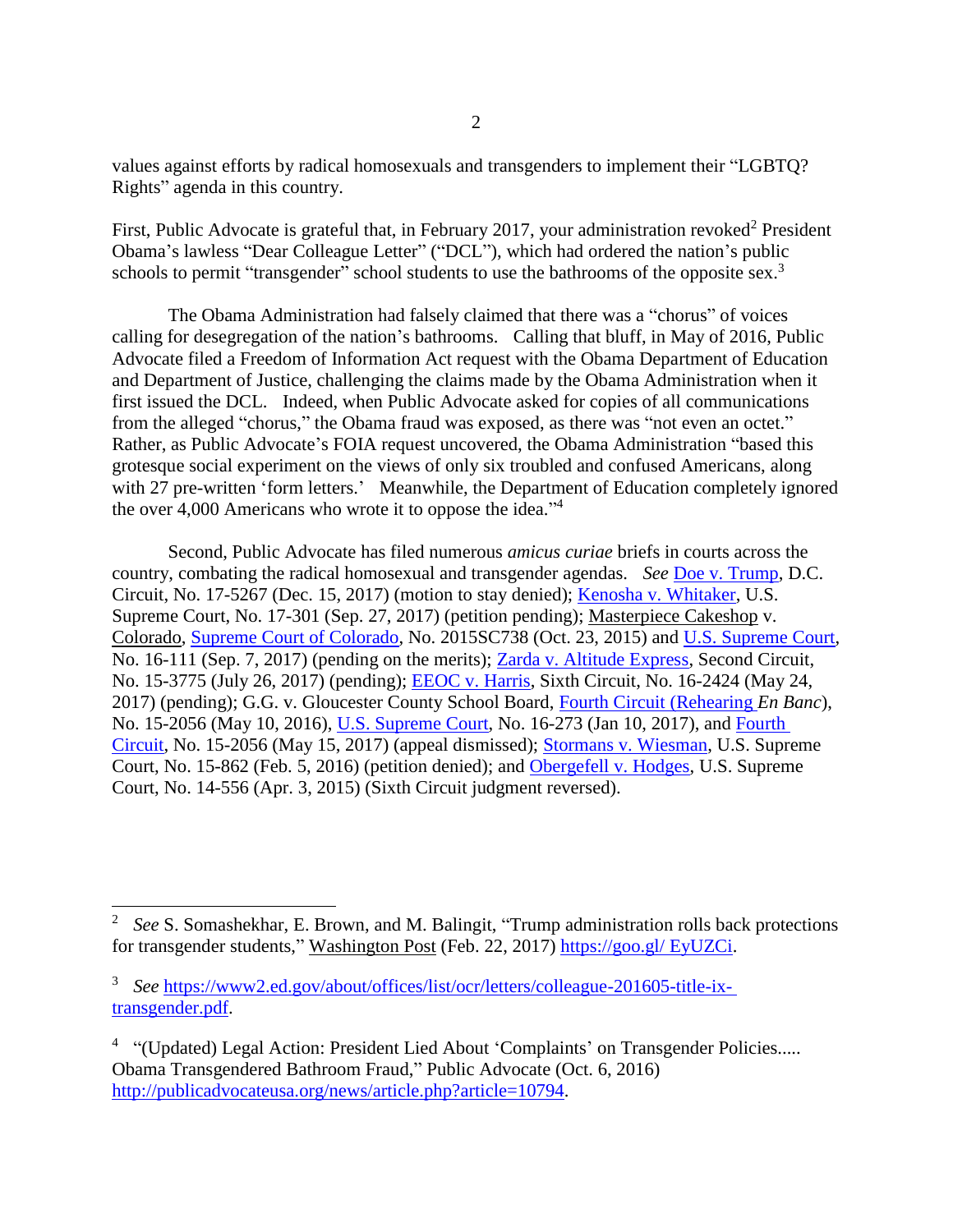Finally, Public Advocate fought<sup>5</sup> the Obama Administration as far back as 2009, when President Obama announced his intention to visit a local public school in order to give a leftwing indoctrination speech, to be broadcast in schools nationwide, where all school children would be compelled to view it.<sup>6</sup> After significant backlash, the Obama Administration backed off, noting that listening to the President's speech would be voluntary — both by schools and by students — and as a result, many parents nationwide opted their students out of the brainwashing session.<sup>7</sup>

#### **SB 48: Homosexual Indoctrination of California Children**

Soon after taking office in 2011, California Governor Jerry Brown signed into law the hugely controversial and perverse Senate Bill No. 48 ("SB 48"), disingenuously named the "FAIR Education Act." The purpose of the bill, among other things, was to mandate that California's public schools indoctrinate the state's children with gay and transgender propaganda under the guise of a "history lesson."

Specifically, SB 48 amends current California law to **require** that "instruction in the social sciences shall include ... a study of the role and contributions of ... lesbian, gay, bisexual, and transgender Americans ... with particular emphasis on portraying the role of these groups in contemporary society." California Education Code Section 51204.5. However, on the other side of the coin, SB 48 **mandates** that "a teacher shall not give instruction," and a school board "shall not adopt any textbooks or other instructional materials" that "reflect[] adversely on persons on the basis of ... gender [and] sexual orientation...."<sup>8</sup>

l

<sup>5</sup> *See* "Public Advocate Vs. Obama, Signs Posted, Holds News Conference," Public Advocate (Sept. 7, 2009) [http://www.publicadvocateusa.org/news/article.php?article=5096.](http://www.publicadvocateusa.org/news/article.php?article=5096)

<sup>6</sup> *See* A. Holan, "Barack Obama is not the first president to address schoolchildren," Politifact (Sept. 3, 2009) [http://www.politifact.com/truth-o-meter/statements/2009/sep/03/ arne](file:///C:/Users/Owner/AppData/Local/Temp/Barack%20Obama%20is%20not%20the%20first%20president%20to%20address%20schoolchildren)[duncan/barack-obama-not-first-president-address-school-ch/;](file:///C:/Users/Owner/AppData/Local/Temp/Barack%20Obama%20is%20not%20the%20first%20president%20to%20address%20schoolchildren) *see also* A. Silverleib, "Many conservatives enraged over Obama school speech," CNN (Sept. 5, 2009) [http://www.cnn.com/2009/POLITICS/09/04/obama.schools/.](http://www.cnn.com/2009/POLITICS/09/04/obama.schools/)

<sup>7</sup> *See* V. Udenans and H. Khan, "Obama to Push Personal Responsibility in Controversial School Speech," ABC News (Sept. 7, 2009) [http://abcnews.go.com/Politics/ president-obamas](http://abcnews.go.com/Politics/president-obamas-school-speech-controversy/story?id=8506095)[school-speech-controversy/story?id=8506095.](http://abcnews.go.com/Politics/president-obamas-school-speech-controversy/story?id=8506095)

<sup>&</sup>lt;sup>8</sup> The California law also applies to matters beyond sexual deviancy. California law also requires that public schools must teach all history without speaking negatively against such broad, protected categories as "creed" and "occupation" — in other words, California school teachers apparently should paint MS-13 drug smugglers in as positive a light as possible, while praising the contributions to American society made by illegal aliens and radical Islamic terrorists. One might even wonder if it is still even permissible to teach about the atrocities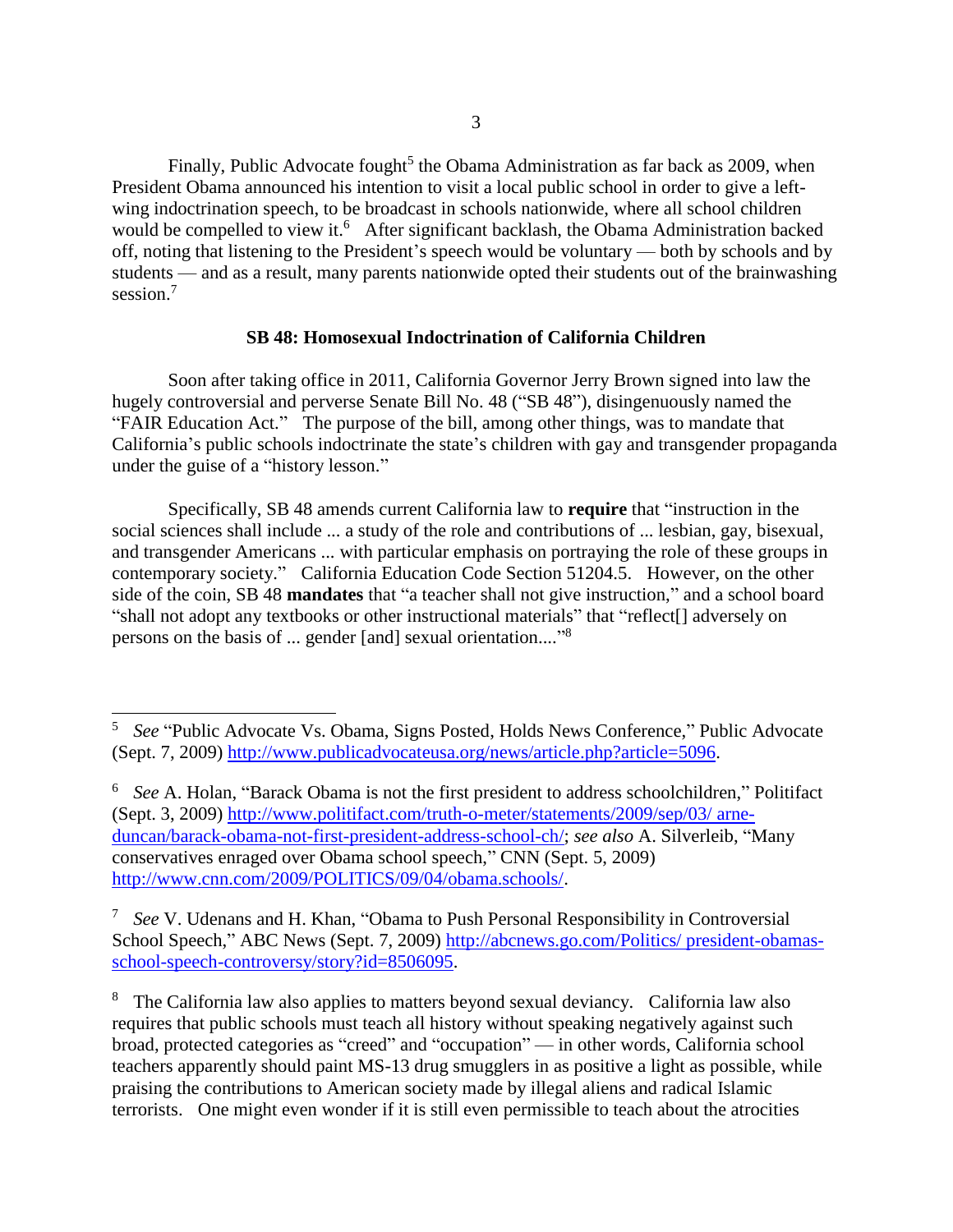First of all, it is unclear as to why children as young as five should be introduced to the sexual perversions, cross dressing, and dangerous and unnatural practices of homosexuals and so-called "transgenders." Indeed, it would be definitionally impossible to present "the role of these groups in contemporary society" without violating the innocence of children, in explaining what being a member of these groups means. Presumably, California teachers and school administrators will possess the good sense to keep such "history lessons" away from youngest of children, saving it (if at all) for middle school and high school social science classes.

However, SB 48 does not permit silence — rather, it forces action. By its clear terms, SB 48 applies to K-12, and it mandates that "instruction ... shall include" instruction about homosexuals and transgenders. One California military mother recently was appalled to learn that her eight year old was being indoctrinated with age-inappropriate lessons on "genes, hormones, and genitals," and false claims such as that "[t]here isn't really one simple way to sort out males and females."<sup>9</sup>

In November of last year, the California State Board of Education approved various instructional materials that it believed sufficiently discussed homosexuals and transgenders throughout history.<sup>10</sup> However, the Board also "rejected a set of Houghton Mifflin Harcourt middle school textbooks in part because the publisher **refused to label** some notable Americans in U.S. history as gay, lesbian, bisexual or transgender."<sup>11</sup> Of course, there was an excellent reason for the publisher to refuse to make this change to its history books. As it turns out, the people California demanded be referred to as homosexual or transgender are only "thought to be gay" or are "rumored" to be such. *Id.* Of course, this has not stopped California from inventing its own version of the "truth," and rewriting history to suit its political agenda. California would have us believe that President James Buchanan, among many others, was a homosexual, even though there is not a shred of actual evidence proving that to be so. *Id*. Others — with an agenda — have claimed that Abraham Lincoln and John Wilkes Booth were

 $\overline{a}$ 

committed in Nazi Germany during World War II, since that might "reflect adversely" on "creed," "national origin," and "ancestry."

<sup>&</sup>lt;sup>9</sup> G. Burt, "New Law Being Used to Spread LGBT Gender Identity Ideology into CA Public Schools," California Family Council (Oct. 6, 2017) [http://www.californiafamily.org/ 2017/new](http://www.californiafamily.org/2017/new-law-being-used-to-spread-lgbt-gender-identity-ideology-into-ca-public-schools/)[law-being-used-to-spread-lgbt-gender-identity-ideology-into-ca-public-schools/.](http://www.californiafamily.org/2017/new-law-being-used-to-spread-lgbt-gender-identity-ideology-into-ca-public-schools/)

<sup>10</sup> <https://www.cde.ca.gov/nr/ne/yr17/yr17rel82.asp>

<sup>11</sup> T. Harrington, "Should History Textbooks 'Out' LGBT Figures?" The Atlantic, Dec. 12, 2017 [https://www.theatlantic.com/education/archive/2017/12/should-history-](https://www.theatlantic.com/education/archive/2017/12/should-history-textbooks-out-lgbt-figures/548123/) textbooks-out-lgbt[figures/548123/](https://www.theatlantic.com/education/archive/2017/12/should-history-textbooks-out-lgbt-figures/548123/) (emphasis added).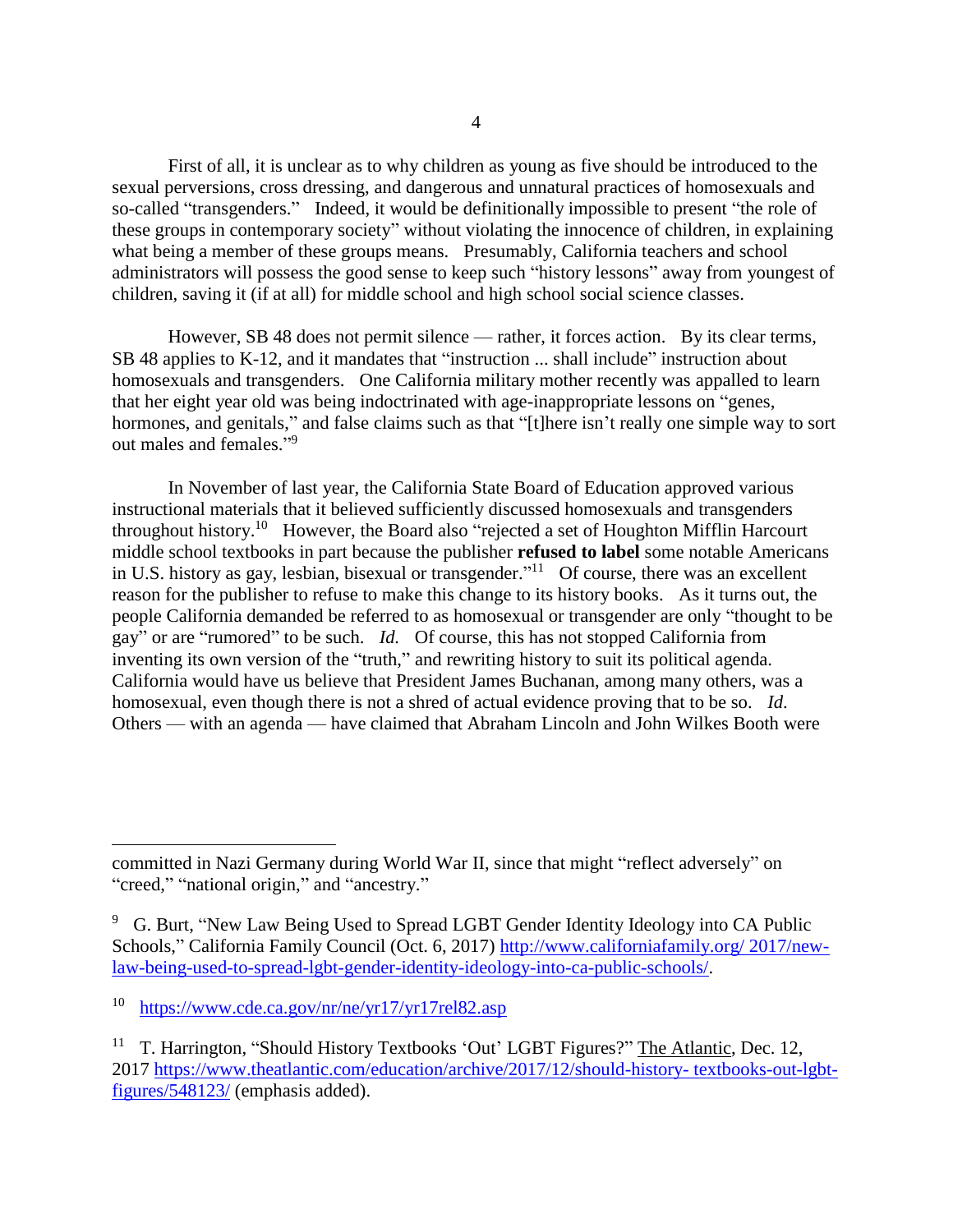gay lovers,<sup>12</sup> that George Washington was gay, along with Alexander Hamilton and most of the settlers at Jamestown.<sup>13</sup> Depending on how many rumors and bits of "circumstantial evidence" California's central planners mandate be taught as absolute and unquestionable truth, the state's school books may one day report that President Kennedy, President Obama, both President Bill and Hillary Clinton,<sup>14</sup> and Eleanor Roosevelt<sup>15</sup> were all homosexuals. For California, students may one day be taught that just about everyone was gay — because that's what fits best with the state's revisionist view of American history.

Speaking out of both sides of its mouth, the California legislature mandates that all public school education "**accurately portray** the cultural and racial diversity of our society" — of course, unless that "**reflect[s] adversely**" on a politically favored and protected group. For example, teaching the realities of the 1980's AIDS epidemic, which nearly universally was perpetuated by promiscuous sodomites, would certainly "accurately portray the cultur[e]" of homosexuality — however presumably such a lesson would be prohibited because its truth "reflects adversely" upon homosexuals. It might even violate SB 48 for a teacher to point out that so-called "transgenderism" is classified as a "mental disorder" by the American Psychiatric Association.<sup>16</sup>

Upon signing HB 48, Governor Jerry Brown claimed that "history should be honest,"<sup>17</sup> but what his statement really means is "teach the truth, unless the truth conflicts with California's radical, left-wing, politically correct message."

l

<sup>&</sup>lt;sup>12</sup> D. Smith, "Finding Homosexual Threads in Lincon's Legend," New York Times, Dec. 16, 2004, [http://www.nytimes.com/2004/12/16/books/finding-homosexual-threads-in-](http://www.nytimes.com/2004/12/16/books/finding-homosexual-threads-in-lincolns-legend.html) lincolns[legend.html](http://www.nytimes.com/2004/12/16/books/finding-homosexual-threads-in-lincolns-legend.html)

<sup>&</sup>lt;sup>13</sup> A. Klausner, "George Washington and most of Jamestown had gay sex... and John Wilkes Booth was one of Abraham Lincoln's spurned lovers, says new book," Daily Mail, Apr. 15, 2005, [http://www.dailymail.co.uk/news/article-3040404/New-book-asserts-](http://www.dailymail.co.uk/news/article-3040404/New-book-asserts-George-Washington-Abraham-Lincoln-Jamestown-gay-sex.html) George-Washington-[Abraham-Lincoln-Jamestown-gay-sex.html](http://www.dailymail.co.uk/news/article-3040404/New-book-asserts-George-Washington-Abraham-Lincoln-Jamestown-gay-sex.html)

<sup>&</sup>lt;sup>14</sup> N. Duffy, "7 US Presidents who were rumored to be gay or bisexual," *Pink News*, Feb. 15, 2016, [http://www.pinknews.co.uk/2016/02/15/7-us-presidents-who-were-rumoured-](http://www.pinknews.co.uk/2016/02/15/7-us-presidents-who-were-rumoured-to-be-gay-or-bisexual/) to-be-gay[or-bisexual/](http://www.pinknews.co.uk/2016/02/15/7-us-presidents-who-were-rumoured-to-be-gay-or-bisexual/)

<sup>15</sup> <https://stars.topix.com/slideshow/16611/slide8>

<sup>16</sup> American Psychiatric Association, "What Is Gender Dysphoria?" [https://www.psychiatry.org/patients-families/gender-dysphoria/what-is-gender-dysphoria.](https://www.psychiatry.org/patients-families/gender-dysphoria/what-is-gender-dysphoria)

<sup>&</sup>lt;sup>17</sup> Sexuality Information and Education Council of the United States, "New California Law Requiring Inclusion of LGBT Americans in Social Studies Classes Aims to Promote Respect," [http://www.siecus.org/index.cfm?fuseaction=Feature.showFeature&featureID =2019.](http://www.siecus.org/index.cfm?fuseaction=Feature.showFeature&featureID=2019)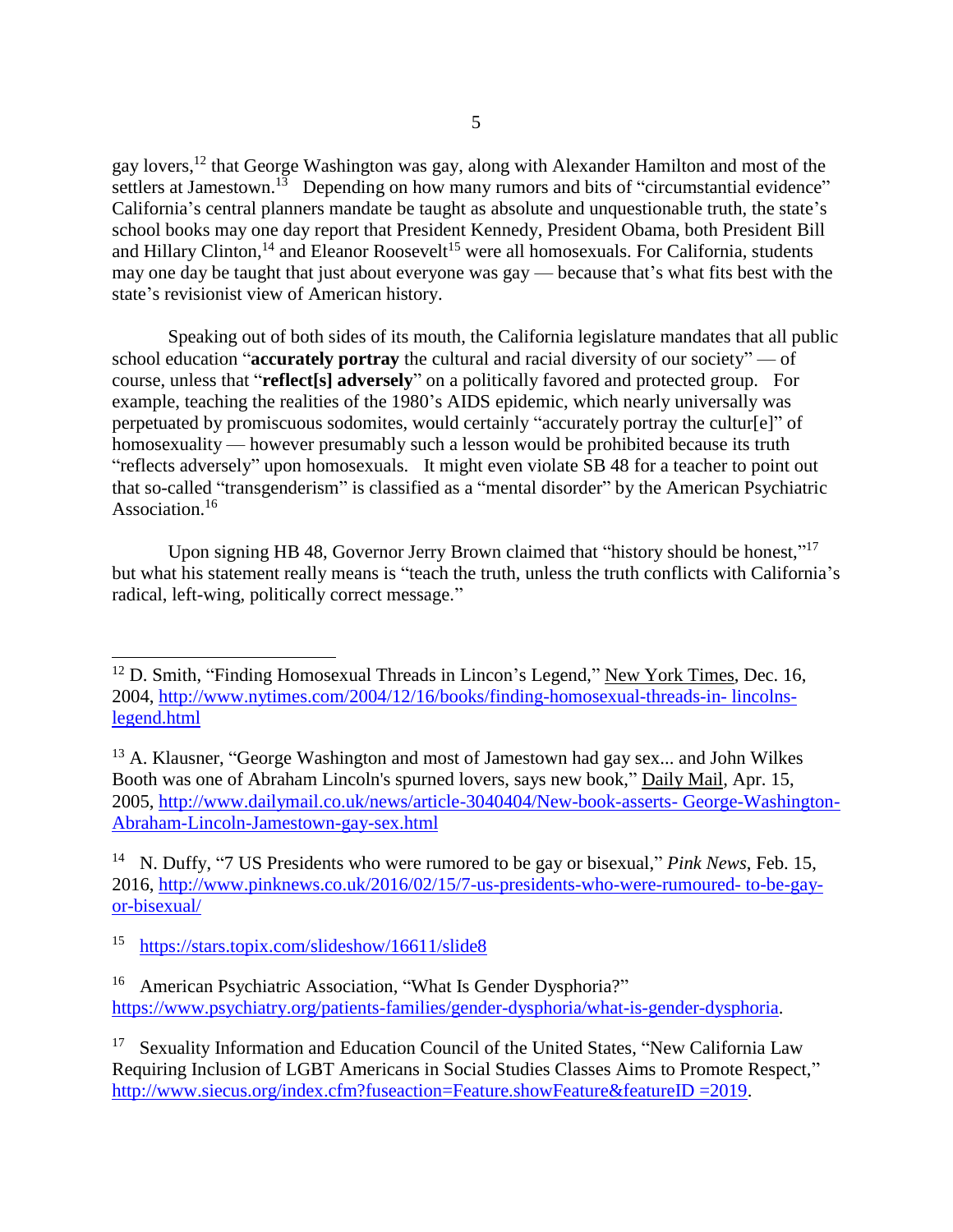Mr. President, this is not "education." It is brainwashing.<sup>18</sup> The clear intent of SB 48 is to indoctrinate young California minds into the perverted culture of homosexuality and so-called "transgenderism," in an attempt to make them believe that it is mainstream, and acceptable behavior. The direct message conveyed by SB 48 to public schools and teachers is that they may only teach positive things about homosexuals and transgenders, while being muzzled as to teaching the negative realities of those lifestyles.<sup>19</sup>

Those pushing the LGBT agenda simply will not stop until they are stopped. First, they wanted Americans' tolerance. Next, they demanded that society accept their behavior. Now they want their perverse behavior to be taught in public schools, sending a message to children that it is acceptable and normal, rather than aberrant and sinful. In other words, now we must all celebrate these despicable lifestyles and, in the case of so-called transgenders, pander to their mental delusions.

California's SB 48 is clearly the outlier among the states. It is reported that at least 20 states have statutes to protect their children, and prohibit the use of homosexual and transgender brainwashing in their public schools.<sup>20</sup> Even worse, SB 48 attempts to force not only public schools, but also "alternative and charter schools," to sing the praises of homosexuality and transgenderism. Section 6 of SB 48 states that "[i]t is the intent of the Legislature that alternative and charter schools take notice of the provisions of this act in light of Section 235 of the Education Code, which prohibits discrimination on the basis of ... gender [and] sexual orientation ... in any aspect of the operation of alternative and charter schools."

SB 48, then, is an attempt to weaponize California's anti-discrimination provision applying it so broadly that it would cover history lessons in schools. Apparently, the California legislature believes that merely informing students about any negative aspect of a politically protected group amounts to "discrimination" against that group.

By legislating what students must learn, through SB 48 and other statutes, the California legislature has taken the responsibility for education out of the hands of teachers, and more importantly, out of the hands of parents. There is no way for parents to object to what their children are being taught, short of removing their children from public schools, and enrolling them in private schools which "function outside the jurisdiction of the California Department of

 $\overline{a}$ 

<sup>20</sup> C. J. Rosky, "Anti-Gay Curriculum Laws," Utah Law Faculty Scholarship, 13 (2017) [https://dc.law.utah.edu/cgi/viewcontent.cgi?article=1012&context=scholarship.](https://dc.law.utah.edu/cgi/viewcontent.cgi?article=1012&context=scholarship)

<sup>18</sup> *See* I. Volsky, "CA Bill Requiring LGBT Contributions To Be Taught In Schools Heads To Governor As Opposition Complains Of 'Sexual Brainwashing'," ThinkProgress (July 6, 2011) [https://thinkprogress.org/ca-bill-requiring-lgbt-contributions-to-be-taught-in-](https://thinkprogress.org/ca-bill-requiring-lgbt-contributions-to-be-taught-in-schools-heads-to-governor-as-opposition-b0921b52) schools-heads-to[governor-as-opposition-b0921b524bab/.](https://thinkprogress.org/ca-bill-requiring-lgbt-contributions-to-be-taught-in-schools-heads-to-governor-as-opposition-b0921b52)

<sup>19</sup> *See* J. Famodimu, "Christian Group Attempts to Overturn California Gay Education Law," The Christian Post (July 18, 2011) [https://www.christianpost.com/news/christian-](https://www.christianpost.com/news/christian-group-attempts-to-overturn-california-gay-education-law-52476/) group[attempts-to-overturn-california-gay-education-law-52476/.](https://www.christianpost.com/news/christian-group-attempts-to-overturn-california-gay-education-law-52476/)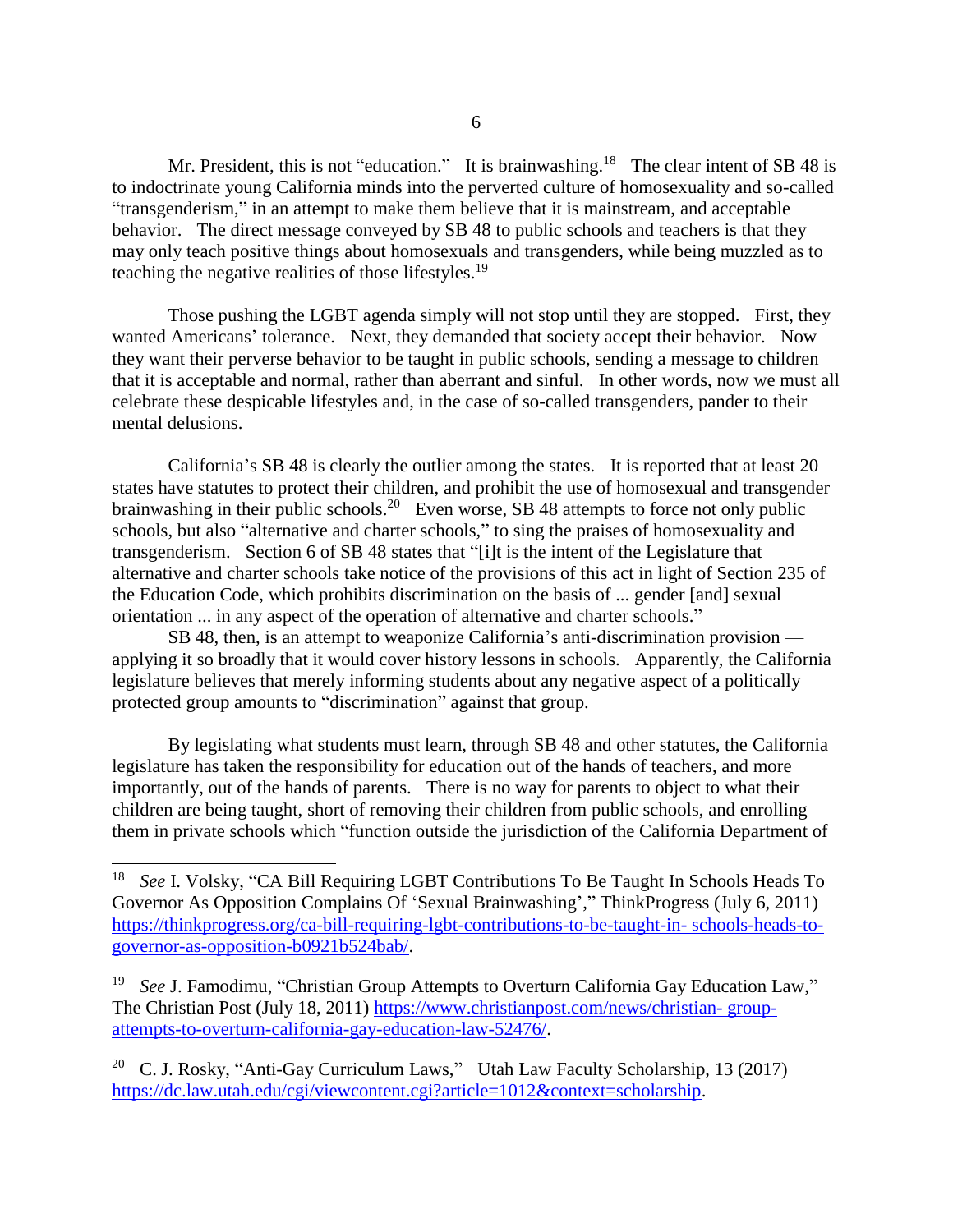Education (CDE) and most state education regulations.<sup>"21</sup> But even more importantly, it is highly likely that parents do not even have any idea that their children are being brainwashed, and are being kept in the dark as to what is being taught pursuant to SB 48. But why can't parents and teachers determine what is best for children to learn? The answer is simple because the California legislature thinks it knows better than parents, and through SB 48 has deemed itself the Arbiter of Truth in education.

### **Hatch Amendment**

Fortunately, Mr. President, there may be a way that you can help intercede, in order to stop California school children from forced indoctrination into the homosexual and transgender lifestyles. As far back as 1978, Congress was concerned about the role of federal funds being used by the states in sensitive areas of education, such as this. The Family Educational Rights and Privacy Act of 1974, the Protection of Pupil Rights Act of 1978, the Pro-Children Act of 1994, and the Family Privacy Protection Act of 1995 each expanded protections for parents and students against controversial research and teaching by public schools across the nation. *See* 20 U.S.C. Section 1232h.

Pursuant to those statutes, the Department of Education in 1984 promulgated 34 C.F.R. Sections 98.3 and 98.4. Section 98.3 requires that, for public schools receiving federal funds, "all instructional material ... which will be used in connection with any research or experimentation program or project shall be made available for inspection by the parents or guardians of the children...." Specifically, such programs and projects are defined as those "designed to explore or develop new or unproven teaching methods or techniques." Clearly, indoctrination into the perverted homosexual and transgender lifestyles of children as young as five counts as a "new or unproven teaching method or technique."

Section 98.4, in turn, requires that schools obtain "prior written consent of the parent or guardian" before they are allowed to conduct radial left-wing experiments on young minds. Specifically, a school must obtain written permission from parents before it can give "psychiatric ... or psychological ... examination, testing, or treatment" that is designed to "reveal information concerning" such things as "sex behavior and attitudes," "anti-social ... behavior," "political affiliations," *etc*.

It is not much of a stretch to recognize that California might consider it to be "anti social behavior" if any student who holds traditional or Christian values disagrees with the perverted lifestyles now being idolized in California education. Indeed, the stated purpose of SB 48 is to ensure that protected groups, such as homosexuals and transgenders, are painted only in a positive light so that any "discriminatory bias" (*i.e.*, traditional values) can be eliminated, and so

 $\overline{a}$ 

<sup>21</sup> [https://www.cde.ca.gov/sp/ps/psfaq.asp#a1.](https://www.cde.ca.gov/sp/ps/psfaq.asp#a1) In that sense, SB 48 provides yet another reason for parents to flee the public education system, because "CDE has no statutory authority to regulate or monitor private schools or private education, except to the extent they request NPS certification."